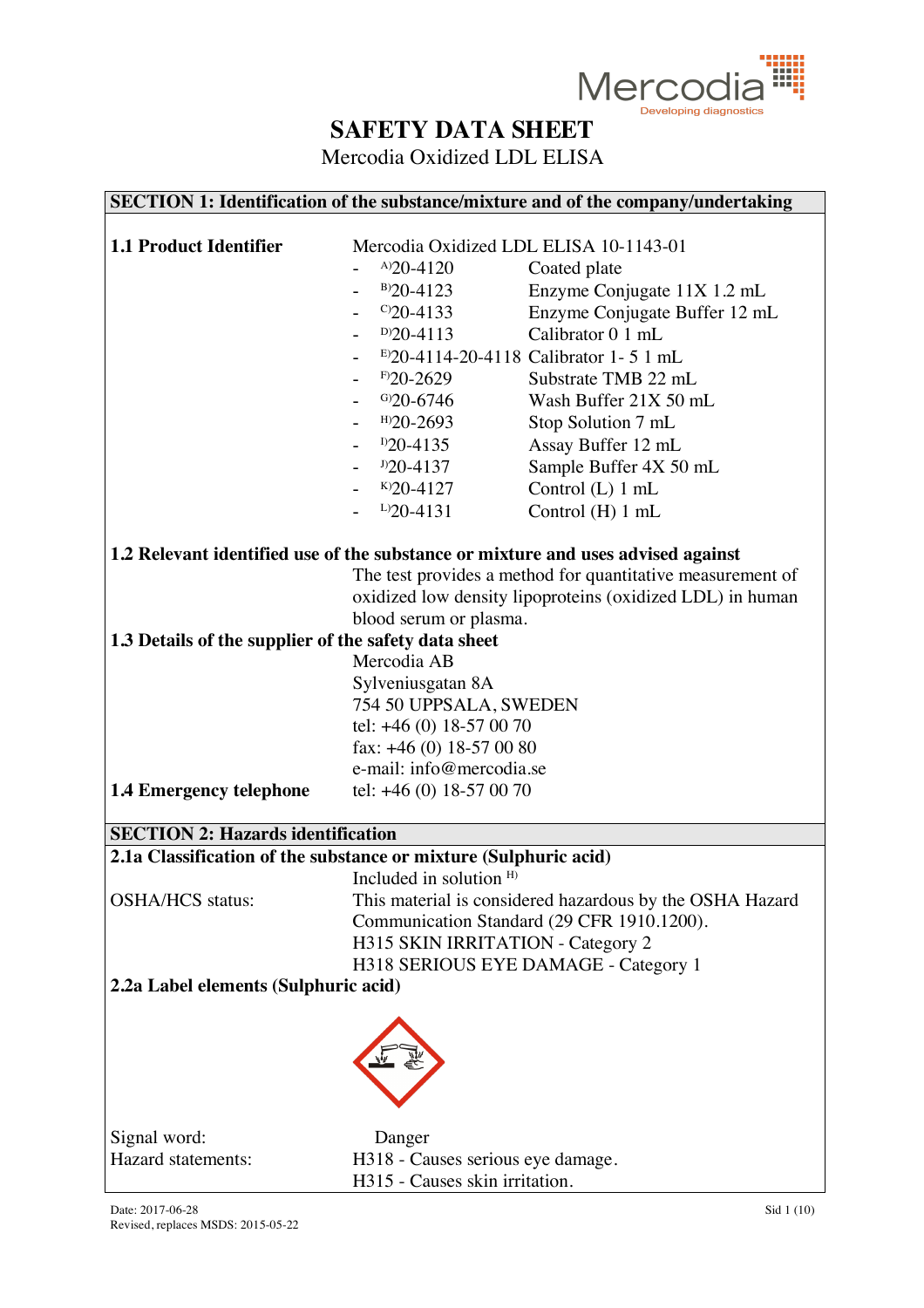

| <b>Precautionary statements</b> |                                                                        |
|---------------------------------|------------------------------------------------------------------------|
| Prevention:                     | P280 - Wear protective gloves. Wear eye or face protection.            |
|                                 | P264 - Wash hands thoroughly after handling.                           |
| Response:                       | $P302 + P352 + P362 + P364 - IF ON SKIN$ : Wash with plenty            |
|                                 | of soap and water. Take off contaminated clothing and wash             |
|                                 | it before reuse.                                                       |
|                                 | $P332 + P313$ - If skin irritation occurs: Get medical attention.      |
|                                 | $P305 + P351 + P338 + P310$ - IF IN EYES: Rinse cautiously             |
|                                 | with water for several minutes. Remove contact lenses, if              |
|                                 | present and easy to do. Continue rinsing.                              |
| Storage:                        | Immediately call a POISON CENTER or physician.<br>Not applicable       |
| Disposal:                       | Not applicable                                                         |
|                                 |                                                                        |
|                                 | 2.1b Classification of the substance or mixture (Kathon CG)            |
|                                 | Included in solutions C), D), E), G), I), J), K) and L)                |
|                                 | H317 skin sensitization - Category 1                                   |
|                                 | See Section 16 for the full text of the H statements declared          |
|                                 | above.                                                                 |
|                                 | See Section 11 for more detailed information on health effects         |
|                                 | and symptoms.                                                          |
| 2.2b Label elements (Kathon CG) |                                                                        |
|                                 |                                                                        |
|                                 |                                                                        |
|                                 |                                                                        |
| Signal word:                    | Warning                                                                |
| Hazard statement:               | H317 – May cause an allergic skin reaction                             |
|                                 |                                                                        |
| <b>Precautionary statements</b> |                                                                        |
| Prevention                      | P280 – Wear protective gloves.                                         |
|                                 | P261 - Avoid breathing vapour.                                         |
|                                 | P272 - Contaminated work clothing should not be allowed                |
|                                 | out of the workplace.                                                  |
| Response                        | $P302 + P352$ - if on skin: Wash with plenty of soap and               |
|                                 | water.<br>P333 + P313 - If skin irritation or rash occurs: Get medical |
|                                 | attention.                                                             |
| Storage                         | Not applicable.                                                        |
| Disposal                        | P501 - Dispose of contents and container in accordance with            |
|                                 | all local, regional, national and international regulations.           |
| Hazardous ingredients           | 5-chloro-2-methyl-4-isothiazolin-3-one [EC no. 247-500-7]              |
|                                 | and 2-methyl-2H-isothiazol-3-one [EC no. 220-239-6] $(3:1)$            |
| Supplemental label elements     | Not applicable                                                         |
|                                 |                                                                        |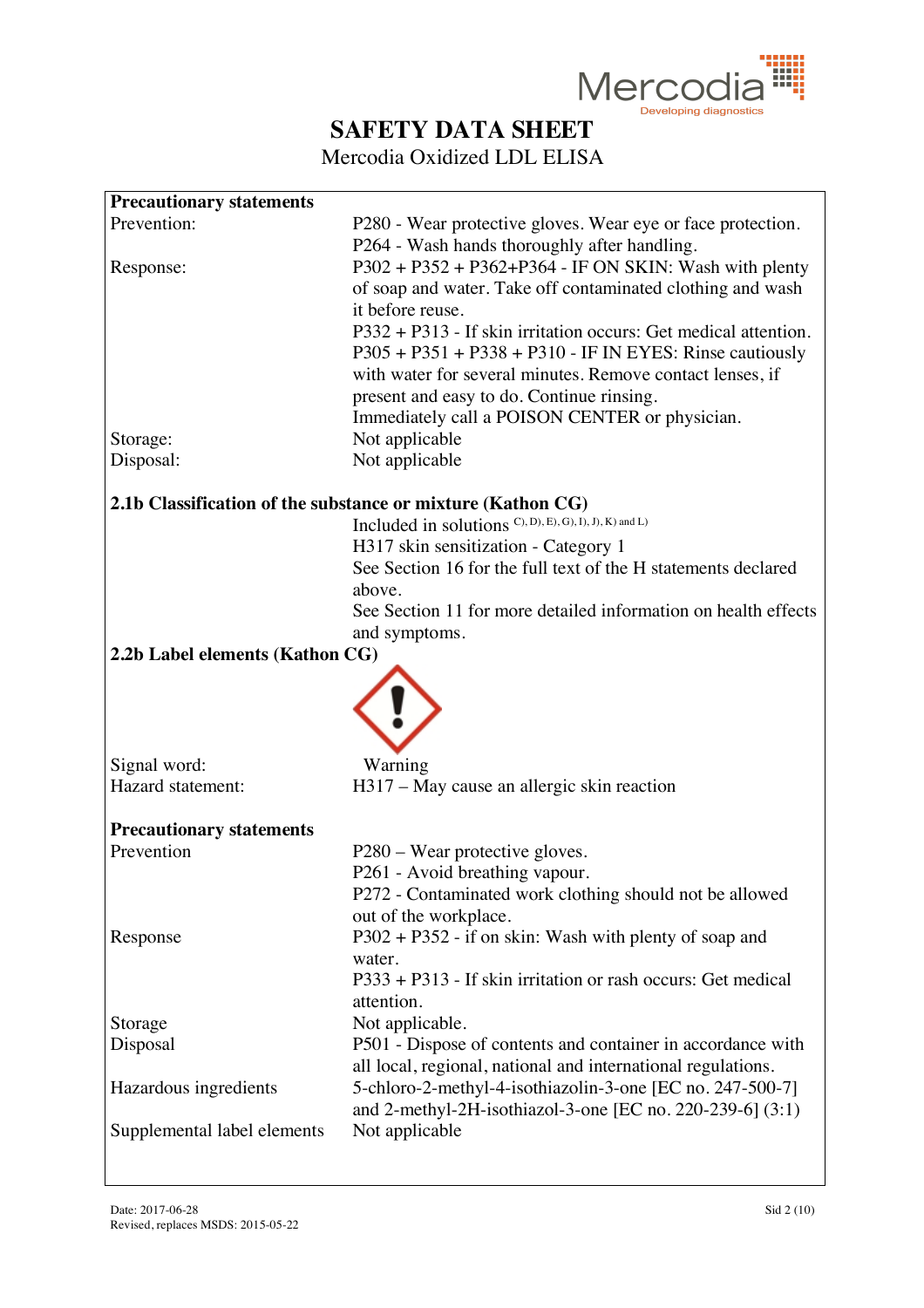

| <b>Special packaging requirements</b>                                            |                |                                                                                                                                                                             |
|----------------------------------------------------------------------------------|----------------|-----------------------------------------------------------------------------------------------------------------------------------------------------------------------------|
| Tactile warning of danger                                                        | Not applicable |                                                                                                                                                                             |
|                                                                                  |                |                                                                                                                                                                             |
| 2.3 Other hazards                                                                |                |                                                                                                                                                                             |
|                                                                                  | None known     |                                                                                                                                                                             |
|                                                                                  |                |                                                                                                                                                                             |
| <b>SECTION 3: Composition / information on ingredients</b>                       |                |                                                                                                                                                                             |
| <b>3.2 Mixtures</b><br><b>Hazardous ingredients:</b>                             |                |                                                                                                                                                                             |
| Sulphuric acid <sup>1)</sup>                                                     | Conc $%$       | Classification <sup>2</sup>                                                                                                                                                 |
| Index-No: 016-020-00-8                                                           | $1-5$          | Skin Corrosion 1A; H314                                                                                                                                                     |
| CAS-No: 7664-93-9                                                                |                |                                                                                                                                                                             |
| EC-No: 231-639-5                                                                 |                |                                                                                                                                                                             |
|                                                                                  |                |                                                                                                                                                                             |
| Disodium EDTA dihydrate <sup>3)</sup>                                            | Conc $%$       | Classification <sup>2</sup>                                                                                                                                                 |
| Index-No: -                                                                      | $1-5$          | Acute Toxicity 4; H302                                                                                                                                                      |
| CAS-No: 6381-92-6                                                                |                |                                                                                                                                                                             |
| EC-No: 205-358-3                                                                 |                |                                                                                                                                                                             |
| Kathon CG <sup>4)</sup>                                                          | Conc %         | Classification <sup>2)</sup>                                                                                                                                                |
| Index-No: 613-167-00-5                                                           | 0.154          | Acute Toxicity 3; H331                                                                                                                                                      |
| CAS-No: 55965-84-9                                                               |                | Acute Toxicity 3; H311                                                                                                                                                      |
| $EC-No: -$                                                                       |                | Acute Toxicity 3; H301                                                                                                                                                      |
|                                                                                  |                | Skin Corrosion 1B; H314                                                                                                                                                     |
|                                                                                  |                | Skin Sensitisation 1; H317                                                                                                                                                  |
|                                                                                  |                | Aquatic Acute 1; H400                                                                                                                                                       |
|                                                                                  |                | Aquatic Chronic 1; H410                                                                                                                                                     |
|                                                                                  |                |                                                                                                                                                                             |
| Included in solution $H$ .<br>1)                                                 |                |                                                                                                                                                                             |
| 2)                                                                               |                | Classification according to (EC)1272/2008. See description of Hazard statements and                                                                                         |
| precautionary statements in section 16.                                          |                |                                                                                                                                                                             |
| Included in solutions $C$ , $D$ , $E$ , $D$ , $J$ , $K$ ) and $L$ ).<br>3)       |                |                                                                                                                                                                             |
| Included in solutions $C$ , $D$ , $E$ , $G$ , $D$ , $D$ , $K$ ) and $L$ ).<br>4) |                |                                                                                                                                                                             |
|                                                                                  |                | Kathon CG is a mixture of substances where two of the components, 5-chloro-2-methyl-                                                                                        |
|                                                                                  |                | 4-isothiazolin-3-one (EG-nr 247-500-7) and 2-methyl-2H-isothiazol-3-one (EG-nr 220-<br>239-6), in a mixture with the proportion 3:1 has a CAS No 55965-84-9. The content of |
|                                                                                  |                | this mixture in the Kathon CG is $1.5$ w-% which gives the content of 0.009 w-% of the                                                                                      |
| dangerous mixture in the product.                                                |                |                                                                                                                                                                             |
|                                                                                  |                |                                                                                                                                                                             |
| <b>SECTION 4: First aid measures</b>                                             |                |                                                                                                                                                                             |
| 4.1 Description of first aid measures                                            |                |                                                                                                                                                                             |
| <b>Inhalation:</b>                                                               |                | Breathe fresh air and rest. If breathing is difficult, give                                                                                                                 |
|                                                                                  | oxygen.        |                                                                                                                                                                             |
| <b>Skin contact:</b>                                                             |                | Remove contaminated clothing. Wash the affected area with                                                                                                                   |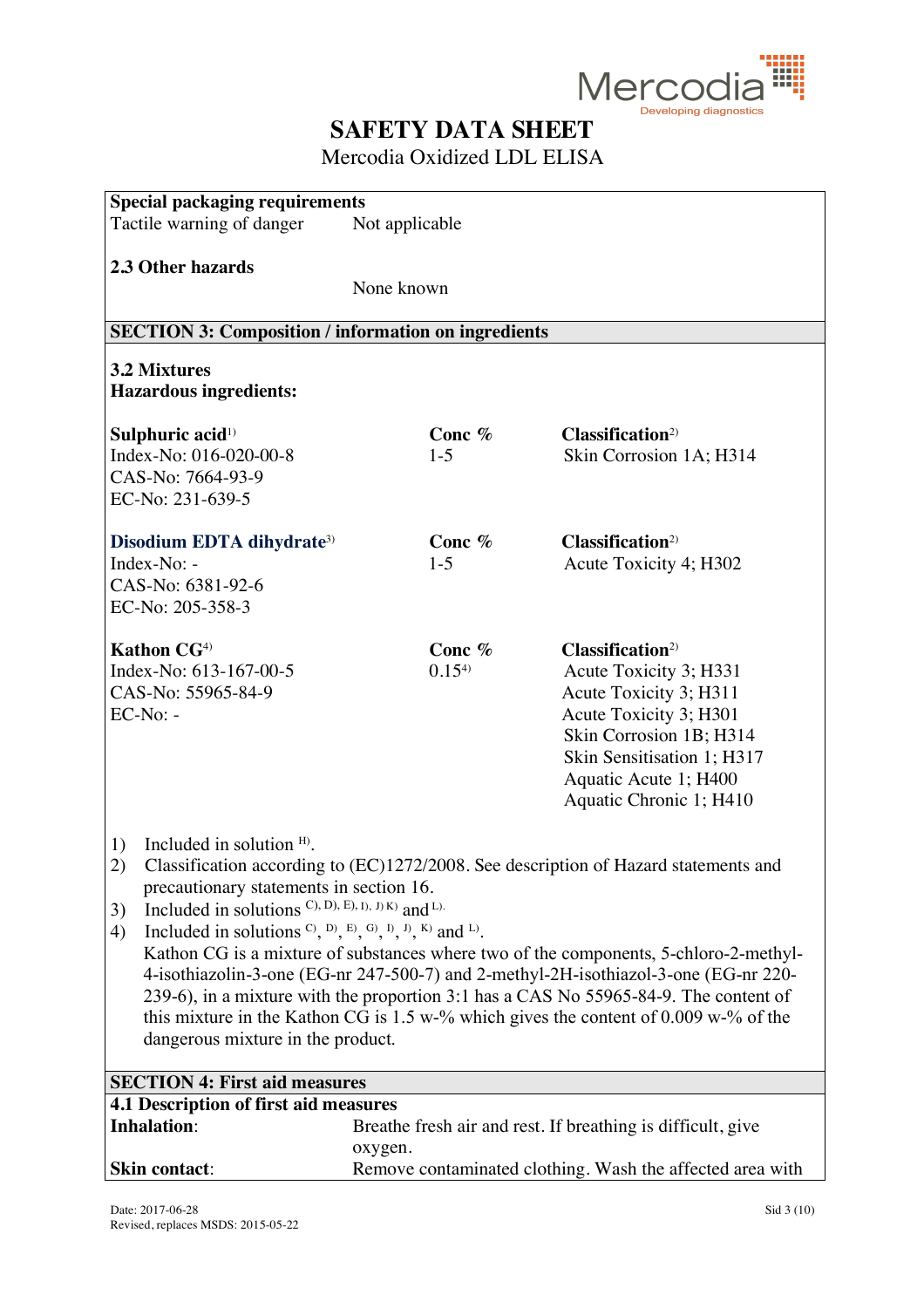

 $\overline{\mathbf{u}}$ 

## **SAFETY DATA SHEET**

Mercodia Oxidized LDL ELISA

| <b>Eye contact:</b>                             |                                                                                |
|-------------------------------------------------|--------------------------------------------------------------------------------|
|                                                 | Rinse immediately with copious amount of water for at least                    |
|                                                 | 15 minutes with the eyelid held wide open. Consult a doctor if                 |
|                                                 | symptoms persist.                                                              |
| <b>Ingestion:</b>                               | Rinse mouth and throat with water. Consult a doctor if                         |
|                                                 | symptoms persist. Never give anything to drink / eat to an                     |
|                                                 | unconscious person.                                                            |
|                                                 |                                                                                |
|                                                 | 4.2a Most important symptoms and effects, both acute and delayed               |
| Potential acute health effects (Sulphuric acid) |                                                                                |
| Eye contact:                                    | Causes serious eye damage                                                      |
| Inhalation:                                     | No known significant effects or critical hazards                               |
| Skin contact:                                   | Causes skin irritation                                                         |
| Ingestion:                                      | No known significant effects or critical hazards                               |
|                                                 | 4.2b Most important symptoms and effects, both acute and delayed               |
| Potential acute health effects (Kathon CG)      |                                                                                |
| Eye contact:                                    | No known significant effects or critical hazards                               |
| Inhalation:                                     | No known significant effects or critical hazards                               |
| Skin contact:                                   | May cause an allergic skin reaction                                            |
| Ingestion:                                      | No known significant effects or critical hazards                               |
|                                                 |                                                                                |
|                                                 | 4.3 Indication of any immediate medical attention and special treatment needed |
| Notes to physician:                             | Treat symptomatically. Contact poison treatment specialist                     |
|                                                 | immediately if large quantities have been ingested or inhaled.                 |
| Specific treatments:                            | No specific treatment.                                                         |
|                                                 |                                                                                |
|                                                 |                                                                                |
|                                                 |                                                                                |
| <b>SECTION 5: Fire-fighting measures</b>        |                                                                                |
|                                                 |                                                                                |
| 5.1 Extinguishing media                         |                                                                                |
|                                                 | Water, carbon dioxide, powder, foam.                                           |
|                                                 | 5.2 Special hazards arising from the substance or mixture                      |
|                                                 | Decomposition products may include the following materials:                    |
|                                                 | carbon dioxide, carbon monoxide and sulphur oxide                              |
| 5.3 Advice for firefighters                     |                                                                                |
|                                                 | No action shall be taken involving any personal risk or                        |
|                                                 | without suitable training.                                                     |
|                                                 |                                                                                |
| <b>SECTION 6: Accidental release measures</b>   |                                                                                |
|                                                 |                                                                                |
|                                                 | 6.1 Personal precautions, protective equipment and emergency procedures        |
|                                                 | See "Precautions for safe handling", section 7.1 and                           |
|                                                 | "Exposure controls" section 8.2.                                               |
| <b>6.2 Environmental precautions</b>            |                                                                                |
|                                                 | Avoid dispersal of spilled material and runoff and contact                     |
|                                                 | with soil, waterways, drains and sewers.                                       |

 $\mathsf{r}$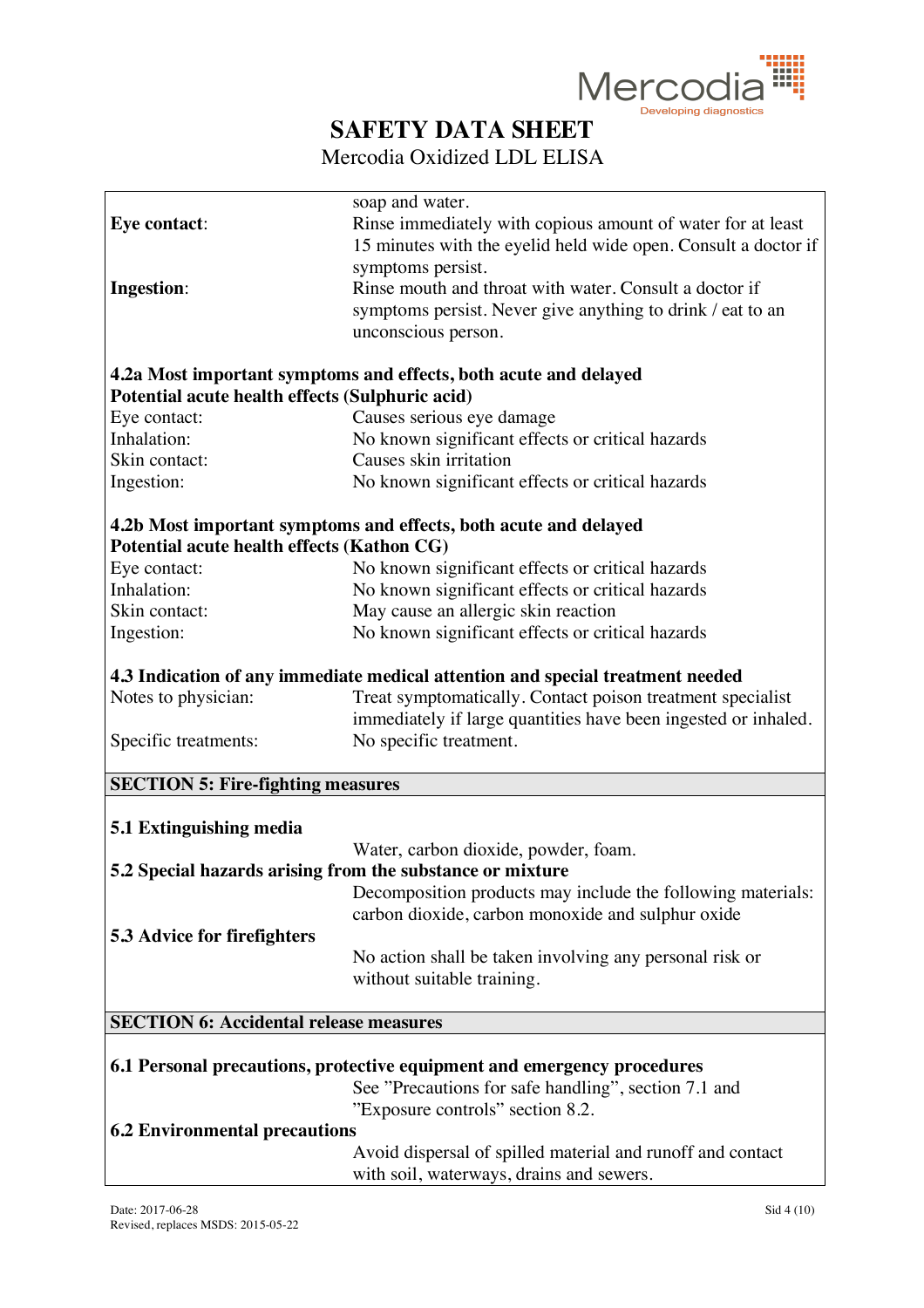

| 6.3 Methods and material for containment and cleaning up          |                           |                                             |                                                               |          |
|-------------------------------------------------------------------|---------------------------|---------------------------------------------|---------------------------------------------------------------|----------|
|                                                                   |                           |                                             | Clean up with absorbent paper and dispose of in a sealed      |          |
|                                                                   | container.                |                                             |                                                               |          |
| <b>6.4 Reference to other sections</b>                            |                           |                                             |                                                               |          |
|                                                                   |                           |                                             | See Section 1 for emergency contact information.              |          |
|                                                                   |                           |                                             | See Section 8 for information on appropriate personal         |          |
|                                                                   |                           | protective equipment.                       |                                                               |          |
|                                                                   |                           |                                             | For current waste regulations, see section 13.                |          |
|                                                                   |                           |                                             |                                                               |          |
|                                                                   |                           |                                             |                                                               |          |
| <b>SECTION 7: Handling and storage</b>                            |                           |                                             |                                                               |          |
| <b>7.1 Precautions for safe handling</b>                          |                           |                                             |                                                               |          |
|                                                                   |                           |                                             | Put on appropriate personal protective equipment (see Section |          |
|                                                                   | 8).                       |                                             |                                                               |          |
|                                                                   |                           |                                             | Ensure good ventilation. Direct physical contact with all     |          |
|                                                                   |                           |                                             | components in this product should be avoided.                 |          |
| 7.2 Conditions for safe storage, including any incompabilities    |                           |                                             |                                                               |          |
|                                                                   |                           |                                             | Keep container tightly closed and at 2-8°C. Keep from         |          |
|                                                                   |                           |                                             |                                                               |          |
|                                                                   |                           | freezing. <sup>F)</sup> Protect from light. |                                                               |          |
| 7.3 Specific end use(s)                                           |                           |                                             |                                                               |          |
|                                                                   |                           |                                             | Industrial applications. Professional applications.           |          |
|                                                                   |                           |                                             |                                                               |          |
| <b>SECTION 8: Exposure control/personal protection</b>            |                           |                                             |                                                               |          |
|                                                                   |                           |                                             |                                                               |          |
| <b>8.1 Control parameters</b>                                     |                           |                                             |                                                               |          |
|                                                                   |                           |                                             |                                                               |          |
| Occupational exposure Limits exists for the following substances: |                           |                                             |                                                               |          |
| Substance                                                         | Limit value – Eight hours |                                             | Limit value – Short term                                      |          |
|                                                                   |                           |                                             |                                                               |          |
| (Unit)                                                            | ppm                       | $mg/m^3$                                    | ppm                                                           | $mg/m^3$ |
| Sulphuric acid <sup>H)</sup>                                      |                           | $0,05-1*$                                   |                                                               | $0,1-3*$ |
| *see current national legislation for details.                    |                           |                                             |                                                               |          |
|                                                                   |                           |                                             |                                                               |          |
| <b>8.2 Exposure controls</b>                                      |                           |                                             |                                                               |          |
|                                                                   |                           |                                             | Ensure good ventilation. Avoid, if possible, direct contact   |          |
|                                                                   |                           |                                             | with the product. An emergency shower and/or an eye bath      |          |
|                                                                   |                           | should be available in the workplace.       |                                                               |          |
| <b>Engineering controls:</b>                                      |                           | Not applicable for the mixtures.            |                                                               |          |
| <b>Eye/face protection:</b>                                       |                           |                                             | Use chemical safety goggles where splashing is possible.      |          |
| <b>Skin protection</b>                                            |                           |                                             |                                                               |          |
|                                                                   |                           |                                             |                                                               |          |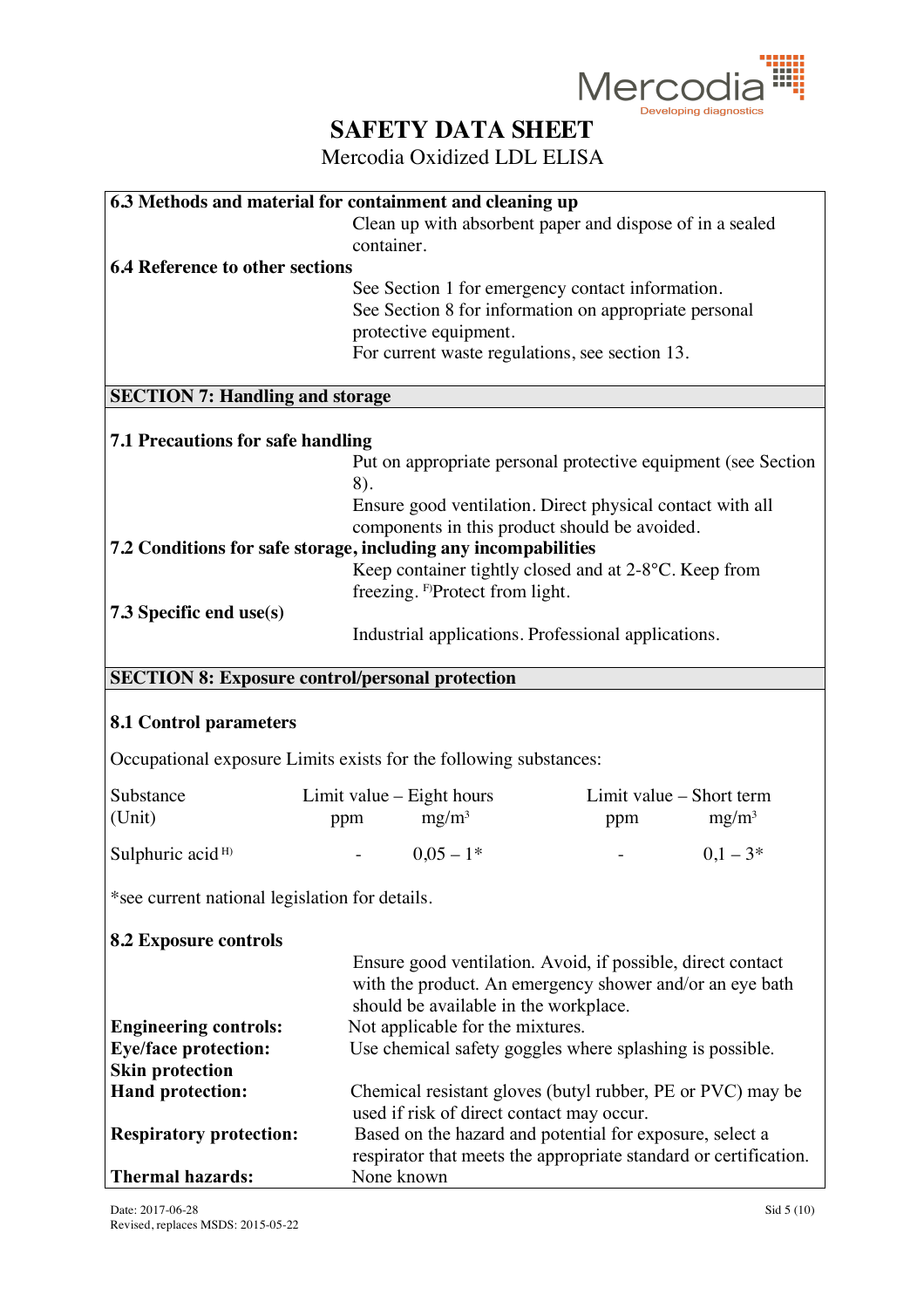

### Mercodia Oxidized LDL ELISA

# **Environmental exposure**

**controls:** Emissions from ventilation or work process equipment should be checked to ensure they comply with the requirements of environmental protection legislation

#### **SECTION 9: Physical and chemical properties**

| B), C), D), F), G), H), I) and J) Liquid, A), E), K) and L) Solid<br>Appearance:<br>B), F), G) and H)Colourless C)Blue D), E) J) K) and L)Yellow and <sup>D</sup> Red.<br>Colour:<br>Odour:<br>Odourless<br><b>Odour threshold:</b><br>Not available.<br>B), C), D), E) G), I), J), K)and L) appr. 7 F) appr. 4 and H) appr. 0.5<br>pH:<br><b>Melting point/Freezing point:</b> Approximately $0^{\circ}C$<br>Initial boiling point and<br>boiling range:<br>Approximately $100 °C$<br>Flash Point (°C)<br>Not available.<br><b>Evaporation rate:</b><br>Not available.<br><b>Flammability (solid, gas):</b><br>Not available.<br><b>Upper/lower flammability</b><br>or explosive limits:<br>Not available.<br>Not available.<br>Vapour pressure:<br><b>Vapour density:</b><br>Not available.<br>$B$ , C), D), E), F), G), H), I), J), K) and L) $1$ .<br><b>Relative Density (g/cm<sup>3</sup>)</b><br><b>Solubility (ies):</b><br>Soluble in water<br><b>Partition coefficient;</b><br>N-octanol/water:<br>Not available.<br>Not available.<br><b>Auto-ignition temperature:</b><br><b>Decomposition temperature:</b><br>Not available.<br><b>Viscosity:</b><br>Not available. | 9.1 Information on basic physical and chemical properties |  |
|----------------------------------------------------------------------------------------------------------------------------------------------------------------------------------------------------------------------------------------------------------------------------------------------------------------------------------------------------------------------------------------------------------------------------------------------------------------------------------------------------------------------------------------------------------------------------------------------------------------------------------------------------------------------------------------------------------------------------------------------------------------------------------------------------------------------------------------------------------------------------------------------------------------------------------------------------------------------------------------------------------------------------------------------------------------------------------------------------------------------------------------------------------------------------------|-----------------------------------------------------------|--|
|                                                                                                                                                                                                                                                                                                                                                                                                                                                                                                                                                                                                                                                                                                                                                                                                                                                                                                                                                                                                                                                                                                                                                                                  |                                                           |  |
|                                                                                                                                                                                                                                                                                                                                                                                                                                                                                                                                                                                                                                                                                                                                                                                                                                                                                                                                                                                                                                                                                                                                                                                  |                                                           |  |
|                                                                                                                                                                                                                                                                                                                                                                                                                                                                                                                                                                                                                                                                                                                                                                                                                                                                                                                                                                                                                                                                                                                                                                                  |                                                           |  |
|                                                                                                                                                                                                                                                                                                                                                                                                                                                                                                                                                                                                                                                                                                                                                                                                                                                                                                                                                                                                                                                                                                                                                                                  |                                                           |  |
|                                                                                                                                                                                                                                                                                                                                                                                                                                                                                                                                                                                                                                                                                                                                                                                                                                                                                                                                                                                                                                                                                                                                                                                  |                                                           |  |
|                                                                                                                                                                                                                                                                                                                                                                                                                                                                                                                                                                                                                                                                                                                                                                                                                                                                                                                                                                                                                                                                                                                                                                                  |                                                           |  |
|                                                                                                                                                                                                                                                                                                                                                                                                                                                                                                                                                                                                                                                                                                                                                                                                                                                                                                                                                                                                                                                                                                                                                                                  |                                                           |  |
|                                                                                                                                                                                                                                                                                                                                                                                                                                                                                                                                                                                                                                                                                                                                                                                                                                                                                                                                                                                                                                                                                                                                                                                  |                                                           |  |
|                                                                                                                                                                                                                                                                                                                                                                                                                                                                                                                                                                                                                                                                                                                                                                                                                                                                                                                                                                                                                                                                                                                                                                                  |                                                           |  |
|                                                                                                                                                                                                                                                                                                                                                                                                                                                                                                                                                                                                                                                                                                                                                                                                                                                                                                                                                                                                                                                                                                                                                                                  |                                                           |  |
|                                                                                                                                                                                                                                                                                                                                                                                                                                                                                                                                                                                                                                                                                                                                                                                                                                                                                                                                                                                                                                                                                                                                                                                  |                                                           |  |
|                                                                                                                                                                                                                                                                                                                                                                                                                                                                                                                                                                                                                                                                                                                                                                                                                                                                                                                                                                                                                                                                                                                                                                                  |                                                           |  |
|                                                                                                                                                                                                                                                                                                                                                                                                                                                                                                                                                                                                                                                                                                                                                                                                                                                                                                                                                                                                                                                                                                                                                                                  |                                                           |  |
|                                                                                                                                                                                                                                                                                                                                                                                                                                                                                                                                                                                                                                                                                                                                                                                                                                                                                                                                                                                                                                                                                                                                                                                  |                                                           |  |
|                                                                                                                                                                                                                                                                                                                                                                                                                                                                                                                                                                                                                                                                                                                                                                                                                                                                                                                                                                                                                                                                                                                                                                                  |                                                           |  |
|                                                                                                                                                                                                                                                                                                                                                                                                                                                                                                                                                                                                                                                                                                                                                                                                                                                                                                                                                                                                                                                                                                                                                                                  |                                                           |  |
|                                                                                                                                                                                                                                                                                                                                                                                                                                                                                                                                                                                                                                                                                                                                                                                                                                                                                                                                                                                                                                                                                                                                                                                  |                                                           |  |
|                                                                                                                                                                                                                                                                                                                                                                                                                                                                                                                                                                                                                                                                                                                                                                                                                                                                                                                                                                                                                                                                                                                                                                                  |                                                           |  |
|                                                                                                                                                                                                                                                                                                                                                                                                                                                                                                                                                                                                                                                                                                                                                                                                                                                                                                                                                                                                                                                                                                                                                                                  |                                                           |  |
|                                                                                                                                                                                                                                                                                                                                                                                                                                                                                                                                                                                                                                                                                                                                                                                                                                                                                                                                                                                                                                                                                                                                                                                  |                                                           |  |
|                                                                                                                                                                                                                                                                                                                                                                                                                                                                                                                                                                                                                                                                                                                                                                                                                                                                                                                                                                                                                                                                                                                                                                                  |                                                           |  |
|                                                                                                                                                                                                                                                                                                                                                                                                                                                                                                                                                                                                                                                                                                                                                                                                                                                                                                                                                                                                                                                                                                                                                                                  |                                                           |  |
| <b>Explosive properties:</b><br>Not available.                                                                                                                                                                                                                                                                                                                                                                                                                                                                                                                                                                                                                                                                                                                                                                                                                                                                                                                                                                                                                                                                                                                                   |                                                           |  |
| <b>Oxidising properties:</b><br>Not available.                                                                                                                                                                                                                                                                                                                                                                                                                                                                                                                                                                                                                                                                                                                                                                                                                                                                                                                                                                                                                                                                                                                                   |                                                           |  |
| 9.2 Other information<br>No additional information.                                                                                                                                                                                                                                                                                                                                                                                                                                                                                                                                                                                                                                                                                                                                                                                                                                                                                                                                                                                                                                                                                                                              |                                                           |  |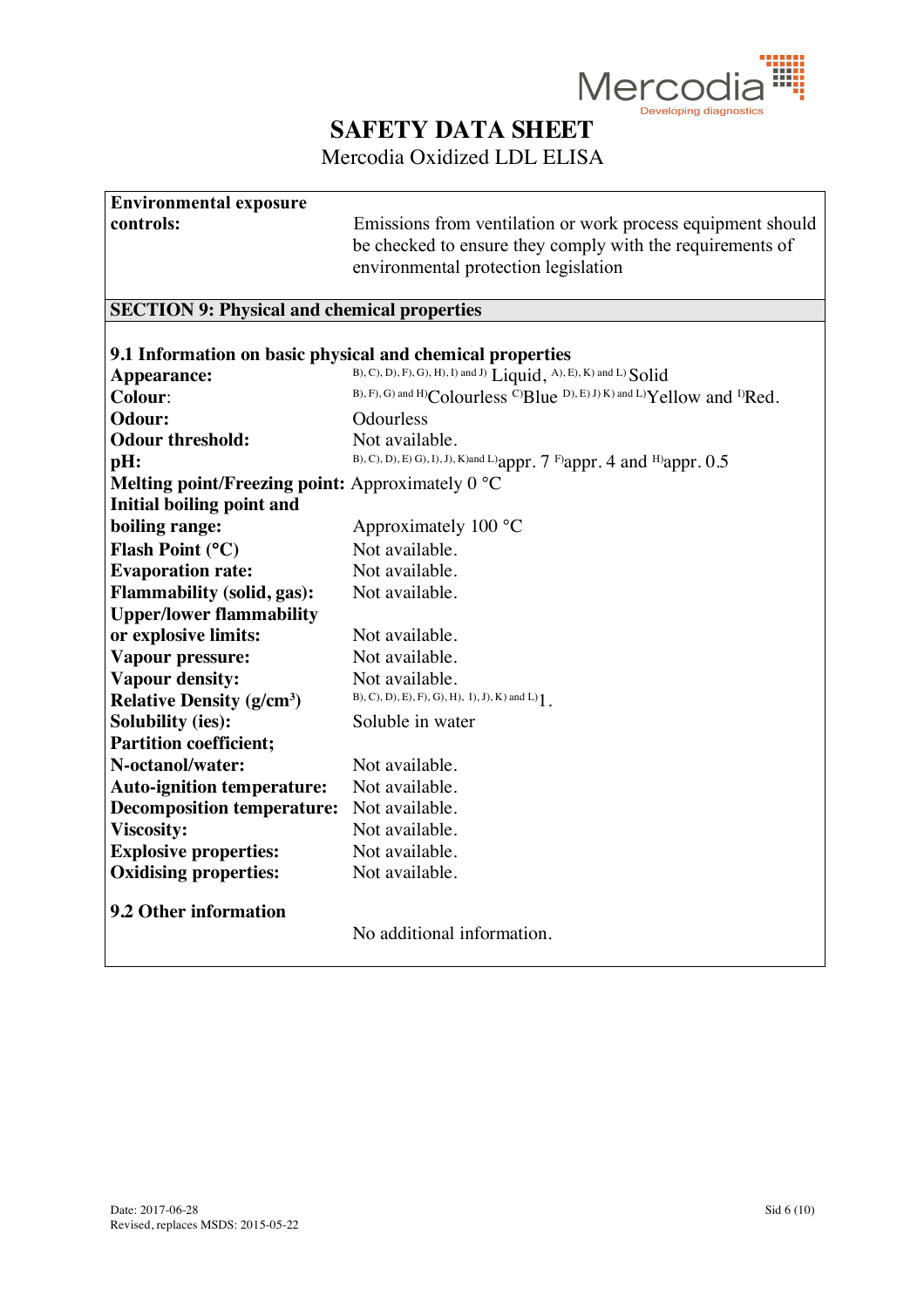

Mercodia Oxidized LDL ELISA

### **SECTION 10: Stability and reactivity**

| <b>10.1 Reactivity</b>                       | No specific test data related to reactivity available for this |
|----------------------------------------------|----------------------------------------------------------------|
|                                              | product or its ingredients                                     |
| <b>10.2 Chemical stability</b>               | Stable under normal conditions.                                |
| 10.3 Possibility of                          |                                                                |
| hazardous reactions                          | Under normal conditions of storage and use, hazardous          |
|                                              |                                                                |
|                                              | reactions will not occur                                       |
| <b>10.4 Conditions to avoid</b>              | No specific data                                               |
| 10.5a Incompatible materials                 |                                                                |
| (Sulphuric acid)                             | Attacks many metals producing extremely flammable              |
|                                              | hydrogen gas which can form explosive mixtures with air.       |
|                                              | Reactive or incompatible with the following materials: alkalis |
| 10.5b Incompatible materials                 |                                                                |
| (Kathon CG)                                  | May react or be incompatible with oxidizing materials.         |
| <b>10.6 Hazardous decomposition</b>          |                                                                |
| products                                     | Under normal conditions of storage and use, hazardous          |
|                                              | decomposition products should not be produced.                 |
|                                              |                                                                |
| <b>SECTION 11: Toxicological information</b> |                                                                |
| 11.1 Information on toxicological effects    |                                                                |
|                                              |                                                                |
| <b>Acute toxicity</b>                        | Sulphuric acid, LD50 Oral, Rat, Dose 2140 mg/kg                |
|                                              | 5-chloro-2-methyl-4-isothiazolin-3-one (EG-nr 247-500-7)       |
|                                              | and 2-methyl-2H-isothiazol-3-one (EG-nr 220-239-6), in a       |
|                                              | mixture with the proportion 3:1, LD50 Oral, Rat, Dose 53       |
|                                              | mg/kg                                                          |
| <b>Irritation</b>                            | Sulphuric acid, Eyes – Severe irritant, Rabbit, Exposure 250   |
|                                              | Micrograms                                                     |
|                                              |                                                                |
|                                              | Sulphuric acid, Eyes – Severe irritant, Rabbit, 0.5 minutes 5  |
|                                              | milligrams.                                                    |
|                                              | 5-chloro-2-methyl-4-isothiazolin-3-one (EG-nr 247-500-7)       |
|                                              | and 2-methyl-2H-isothiazol-3-one (EG-nr 220-239-6), in a       |
|                                              | mixture with the proportion 3:1. Not available.                |
| <b>Sensitization</b>                         | Sulphuric acid, Not available.                                 |
|                                              | 5-chloro-2-methyl-4-isothiazolin-3-one (EG-nr 247-500-7)       |
|                                              | and 2-methyl-2H-isothiazol-3-one (EG-nr 220-239-6), in a       |
|                                              | mixture with the proportion 3:1, Possible risk for allergic    |
|                                              | reaction may occur.                                            |
|                                              | Not available.                                                 |
| <b>Repeated dose toxicity</b>                |                                                                |
| Carcinogenicity                              | Not available.                                                 |
| <b>Mutagenicity</b>                          | Not available.                                                 |
| <b>Toxicity for reproduction</b>             | Not available.                                                 |
| <b>Potential acute health effects</b>        | Sulphuric acid                                                 |
| Eye contact                                  | Causes serious eye damage.                                     |
| Inhalation                                   | No known significant effects or critical hazards.              |
| Skin contact                                 | Causes skin irritation.                                        |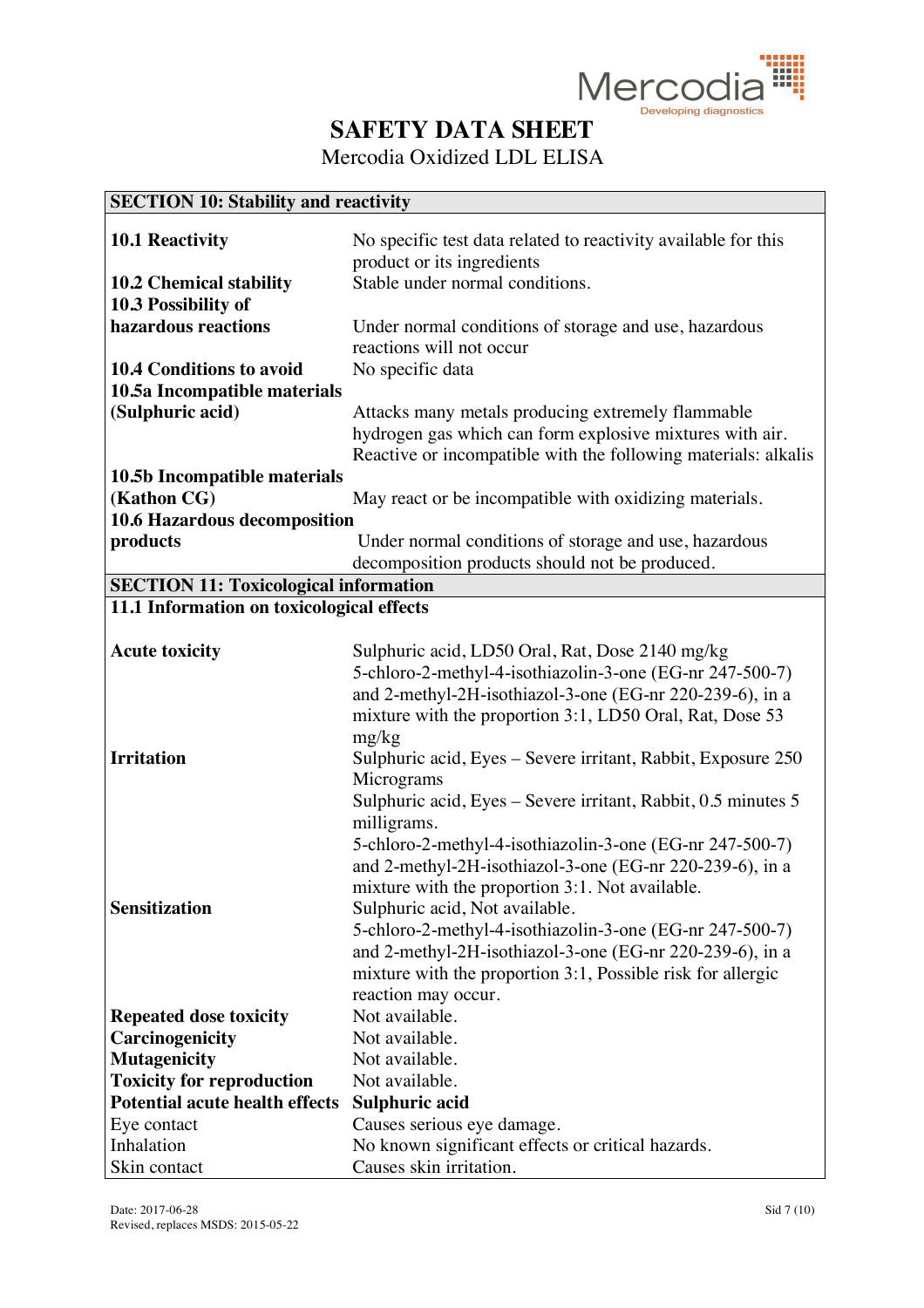

| Ingestion                                  | No known significant effects or critical hazards.                   |
|--------------------------------------------|---------------------------------------------------------------------|
| <b>Potential acute health effects</b>      | 5-chloro-2-methyl-4-isothiazolin-3-one (EG-nr 247-500-7)            |
|                                            | and 2-methyl-2H-isothiazol-3-one (EG-nr 220-239-6), in a            |
|                                            | mixture with the proportion 3:1.                                    |
| Eye contact                                | No known significant effects or critical hazards.                   |
| Inhalation                                 | No known significant effects or critical hazards.                   |
| Skin contact                               |                                                                     |
|                                            | May cause an allergic skin reaction.                                |
| Ingestion                                  | No known significant effects or critical hazards.                   |
| <b>SECTION 12: Ecological information</b>  |                                                                     |
|                                            |                                                                     |
| 12.1 Toxicity                              |                                                                     |
|                                            | <sup>H)</sup> Sulphuric acid 96%:                                   |
|                                            | $LC_{50}$ (fish, 96h) 42 mg/L (mosquito fish)                       |
|                                            |                                                                     |
|                                            | $EC_{50}$ (daphnia, 48h) > 29 mg/L                                  |
| 12.2 Persistence and degradability         |                                                                     |
|                                            | Not available.                                                      |
|                                            | <sup>H)</sup> is being proteolysed to H <sup>+</sup> and $SO_4^2$ . |
|                                            |                                                                     |
| 12.3 Bioaccumulative potential             |                                                                     |
|                                            | Not available.                                                      |
| 12.4 Mobility in soil                      |                                                                     |
|                                            | Not available.                                                      |
| 12.5 Results of PBT and vPvB assessment    |                                                                     |
|                                            | Not applicable.                                                     |
| 12.6 Other adverse effects                 |                                                                     |
|                                            | No known significant effects or critical hazards.                   |
|                                            |                                                                     |
| <b>SECTION 13: Disposal considerations</b> |                                                                     |
| <b>13.1 Waste treatment methods</b>        |                                                                     |
| <b>Product:</b>                            | Discarded product (incl. Contaminated packaging) and related        |
|                                            | waste is not hazardous waste acc. to current waste legislation.     |
|                                            | For disposal contact approved waste Management Company.             |
|                                            | Requirements for certain permission exists – see current waste      |
|                                            | legislation.                                                        |
|                                            | Propose EWC-code: 18 01 07 Wastes from natural care,                |
|                                            | diagnosis, treatment or prevention of disease in humans,            |
|                                            | chemicals other than those mentioned in 180106.                     |
|                                            | Note! In used kit there might be a plastic plate with rests of      |
|                                            | blood which can be allotted an EWC-code 18 01 03 Wastes             |
|                                            | from natural care, diagnosis, treatment on prevention of            |
|                                            | disease in humans, waste whose collection and disposal is           |
|                                            | subject to special requirements in view of prevention of            |
|                                            | infection.                                                          |
|                                            |                                                                     |
| Packaging:                                 |                                                                     |
| <b>Methods of disposal:</b>                | The generation of waste should be avoided or minimized              |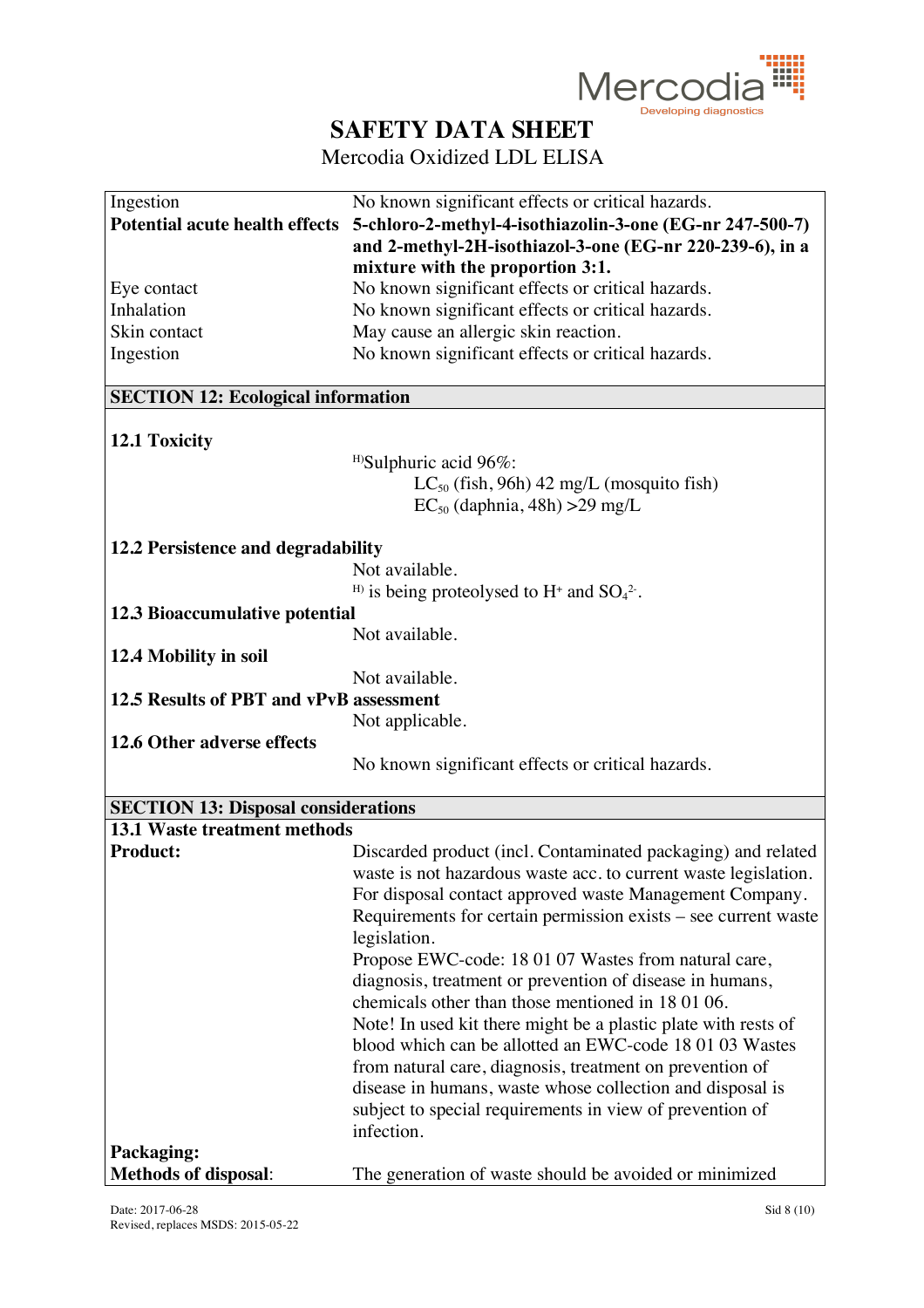

|                                                 | wherever possible. Waste packaging should be recycled.<br>Incineration or landfill should only be considered when       |
|-------------------------------------------------|-------------------------------------------------------------------------------------------------------------------------|
|                                                 | recycling is not feasible.                                                                                              |
| <b>Special precautions:</b>                     | This material and its container must be disposed of in a safe                                                           |
|                                                 | way. Empty containers or liners may retain some product                                                                 |
|                                                 | residues. Avoid dispersal of spilt material and runoff and                                                              |
|                                                 | contact with soil, waterways, drains and sewers.                                                                        |
|                                                 |                                                                                                                         |
| <b>SECTION 14: Transport information</b>        |                                                                                                                         |
| <b>Regulatory information</b>                   |                                                                                                                         |
| <b>ADR/RID / IMDG / IATA</b>                    | Not regulated                                                                                                           |
| <b>14.6 Special precautions</b>                 |                                                                                                                         |
| for user                                        | Transport within user's premises: always transport in closed                                                            |
|                                                 | containers that are upright and secure. Ensure that persons                                                             |
|                                                 | transporting the product know what to do in the event of an                                                             |
|                                                 | accident or spillage.                                                                                                   |
|                                                 |                                                                                                                         |
|                                                 | 14.7 Transport in bulk according to Annex II of MARPOL and the IBC code                                                 |
|                                                 | Not available.                                                                                                          |
|                                                 |                                                                                                                         |
|                                                 |                                                                                                                         |
| <b>SECTION 15: Regulatory information</b>       |                                                                                                                         |
|                                                 | 15.1 Safety, health and environmental regulations/legislation specific for the substance or                             |
| mixture                                         |                                                                                                                         |
| authorization Annex XIV                         | EU Regulation (EC) No. 1907/2006 (REACH) Annex XIV - List of substances subject to<br>None of the components are listed |
| <b>Substances of very high concerns</b>         |                                                                                                                         |
|                                                 | None of the components are listed                                                                                       |
| <b>National inventory:</b>                      | United States: All components are listed or exempted.                                                                   |
|                                                 |                                                                                                                         |
| 15.2 Chemical safety assessment                 |                                                                                                                         |
|                                                 | This product contains substances for which Chemical Safety                                                              |
|                                                 | Assessments might still be required.                                                                                    |
|                                                 |                                                                                                                         |
| <b>SECTION 16: Other information</b>            |                                                                                                                         |
|                                                 |                                                                                                                         |
| Revised in section $(-s)$ :                     | Version 2017-06-28 is rewritten with the addition of                                                                    |
|                                                 | pictograms for Kathon CG and Sulphuric acid and all                                                                     |
|                                                 | consequences thereof.                                                                                                   |
| Key literature references and sources for data: |                                                                                                                         |